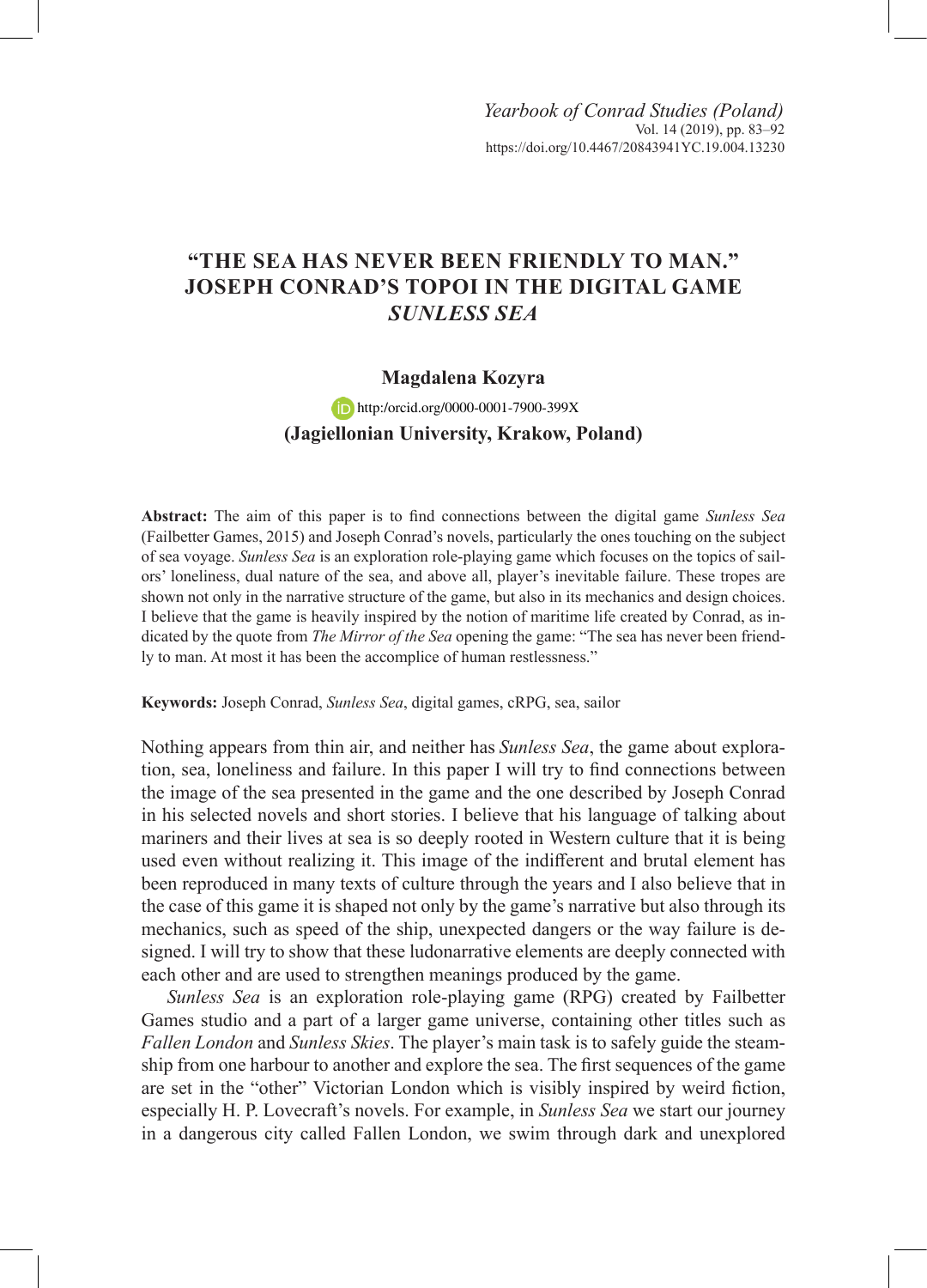Unterzee (which is the dark version of normal sea), filled with monsters and mysteries. However, I believe that *Sunless Sea* is also inspired by Joseph Conrad's writing, particularly his novels focused on sailors' lives, as indicated by the quote from *The Mirror of the Sea* opening the game: "The sea has never been friendly to man. At most it has been the accomplice of human restlessness."<sup>1</sup>

The interface of *Sunless Sea* is rather simple—we look from above at a steamship controlled by the player, which looks small on the big surface of the water. We can also see our crew members, possible actions needed for battles and the bars indicating levels of engine temperature and feeling of terror and hunger among the crew. But what is most important right now is our first impression caused by the game's aesthetic. In his early work about game design, Henry Jenkins wrote that "choices about the design and organization of game spaces have narratological consequences,"<sup>2</sup> and this is definitely the case of the *Sunless Sea.* Just one look at the screen assures the player about their real enemy in this game—the hostile sea, which normally looks almost indifferent. We start the game by choosing the Captain of the ship and his or her ambition—we decide if we want to focus on trading, exploring or conquering, thereby indicating our future method of playing *Sunless Sea*. Then we sail. And we keep sailing for a really long time, until something appears in our way (it can be an island, a monster, or an increasing feeling of terror among our crew). After spending a few minutes on the sea we will notice how dark and unwelcome it is: predominant colours are black and dark green; there is a lot of darkness around us, except for a small streak of light provided by our small ship or the nearest harbour; sometimes the only thing we can see is thick fog; and even the map we are carrying is unexplored (it reveals itself when we discover a new area); the speed of our ship is really slow, which we realize the moment we are far from any island or harbour, and our crew starts to get hungry or feel restless. From the very beginning we are able to detect these few themes—darkness, dangers, mystery, slowness—which tell us something about the nature of the unwelcoming sea presented in the game.

I believe that this first impression not only tells us a lot about the nature of the sea, but it is also a metaphor of a sailor's life. Analysing Joseph Conrad's works, Kieron O'Hara notices that "the sea is a classic symbol of the mighty, unrelenting world tossing tiny human societies back and forth,"<sup>3</sup> and this is the position the players find themselves in—not knowing what awaits them in the dark spaces on unexplored map and reacting to unexpected events. What is more, the slow pace of the steamship can be exasperating, especially when we realize that the island we have just found cannot be explored at this stage of the game. From the very start the player is forced to confront their expectations of the imaginary sea voyage—at first everything is new and exciting and we wait for the big adventure, but then we are hit with the

<sup>&</sup>lt;sup>1</sup> Joseph Conrad, *The Mirror of the Sea. Memories and Impressions* (London: Methuen & Co., 1907), http://www.gutenberg.org/files/1058/1058-h/1058-h.htm, p. 113.

<sup>2</sup> Henry Jenkins, "Game Design as Narrative Architecture," in *First Person: New Media as Story, Performance and Game*, ed. M. Wardrip-Fruin, P. Harrigan (Cambridge, MA: MIT Press 2003), p. 14.

<sup>3</sup> Kieron O'Hara, *Joseph Conrad Today* (Exeter–Charlottesville, VA: Societas 2007), p. 87.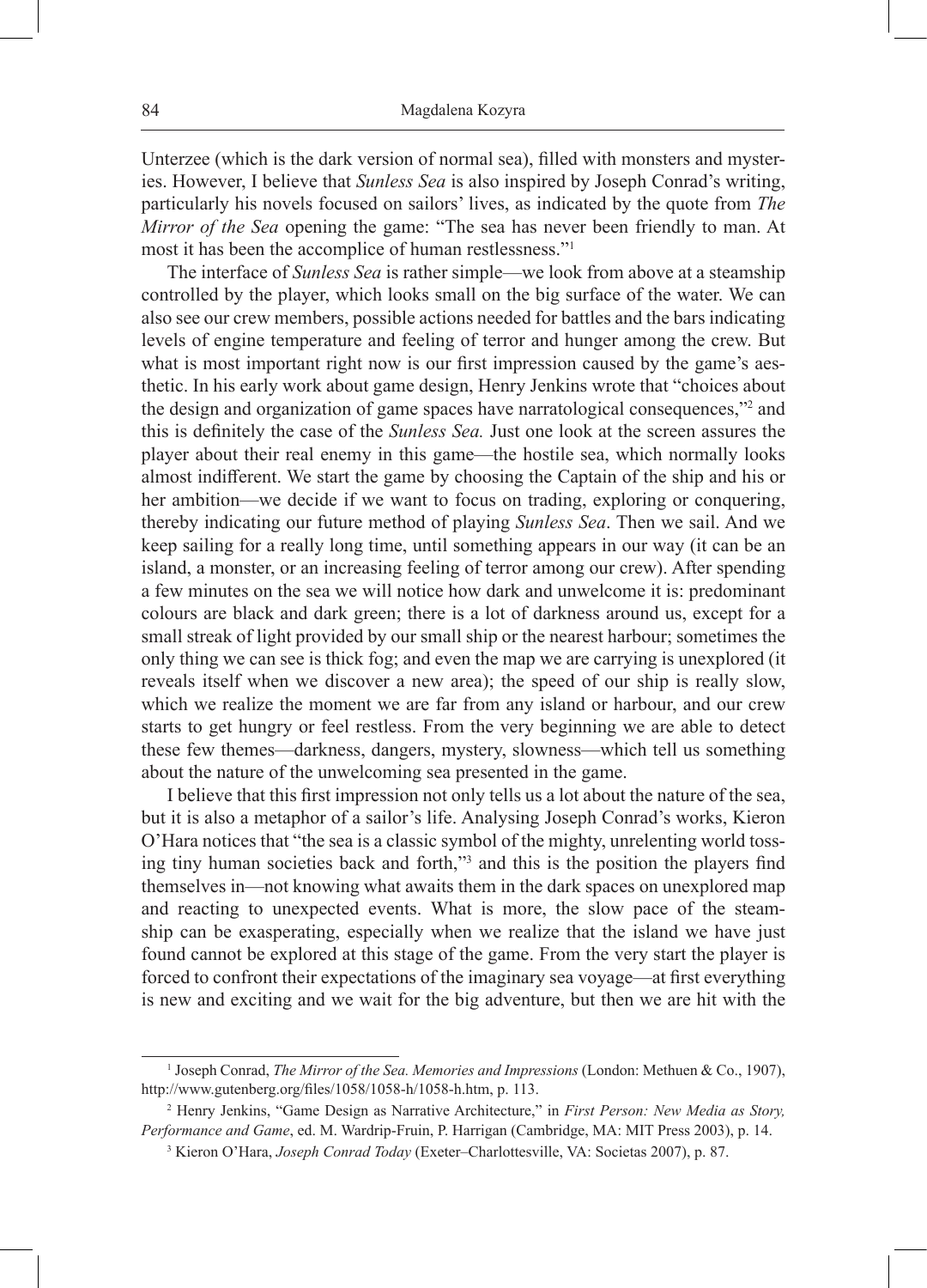realization about the real nature of the journey. Describing his own experience as a sailor, Conrad wrote:

I saw the duplicity of the sea's most tender mood. It was so because it could not help itself, but the awed respect of the early days was gone. I felt ready to smile bitterly at its enchanting charm and glare viciously at its furies. In a moment, before we shoved off, I had looked coolly at the life of my choice. Its illusions were gone, but its fascination remained. I had become a seaman at last.4

In *Sunless Sea* we have to spend long hours to swim through the Unterzee and discover its secrets but we will also be interrupted by unexpected forces and therefore forced to start our journey from square one. The slow movement of the ship and many defeats have a potential to discourage many players from starting the game once again. In relation to Conrad's novels and their rather pessimistic overtone, O'Hara writes that "in the context of ideas of progress, we have to be pessimistic, the world will never match our hopes and plans, and hopes lead to disappointment."<sup>5</sup>

The other aspect of the game's structure is the literary design of the mechanics, which allows the player to experience in-game adventures as stories told by the game itself. For example, while approaching a mystery island we can read a tale about three brothers we encounter on Hunter's Keep isle but it may not be revealed unless the player meets specific requirements. In a few cases one can return to a certain place and read the rest of the untold story with better luck and resources. This role-playing mechanics of telling stories and making choices corresponds with Conrad's thoughts found in *A Personal Record*:

Everything can be found at sea, according to the spirit of your quest—strife, peace, romance, naturalism of the most pronounced kind, ideals, boredom, disgust, inspiration—and every conceivable opportunity, including the opportunity to make a fool of yourself, exactly as in the pursuit of literature.<sup>6</sup>

Indeed, in *Sunless Sea* we cannot predict the story a certain place or person holds until we encounter and interact with it—and there are plenty of these. There is also no guarantee that we will be able to discover all of the hidden stories which are connected to a particular game's elements or the ambition of the captain chosen by the player.

At the very beginning of the game we are told that "now you're a captain: now you belong to the Unterzee. But what were you before?"7 —and we can choose a scenario constituting our past or leave it untold. At this stage the game presents various relationships that people can have with the ocean. Players can choose the profession (a poet, a criminal, a veteran, a priest) and ambition of the captain, which will determine the game's goal: to learn and explore, to exchange goods and conquer, to find the body of a dead father. There are plenty of reasons why one would abandon

<sup>4</sup> Conrad, *The Mirror of the Sea*, p. 118.

<sup>5</sup> O'Hara, *Joseph Conrad Today*, p. 97.

<sup>6</sup> Joseph Conrad, *A Personal Record,* http://www.gutenberg.org/files/687/687-h/687-h.htm, p. 67.

<sup>7</sup> All quotes without references come from the game *Sunless Sea* (Failbetter Games, 2015).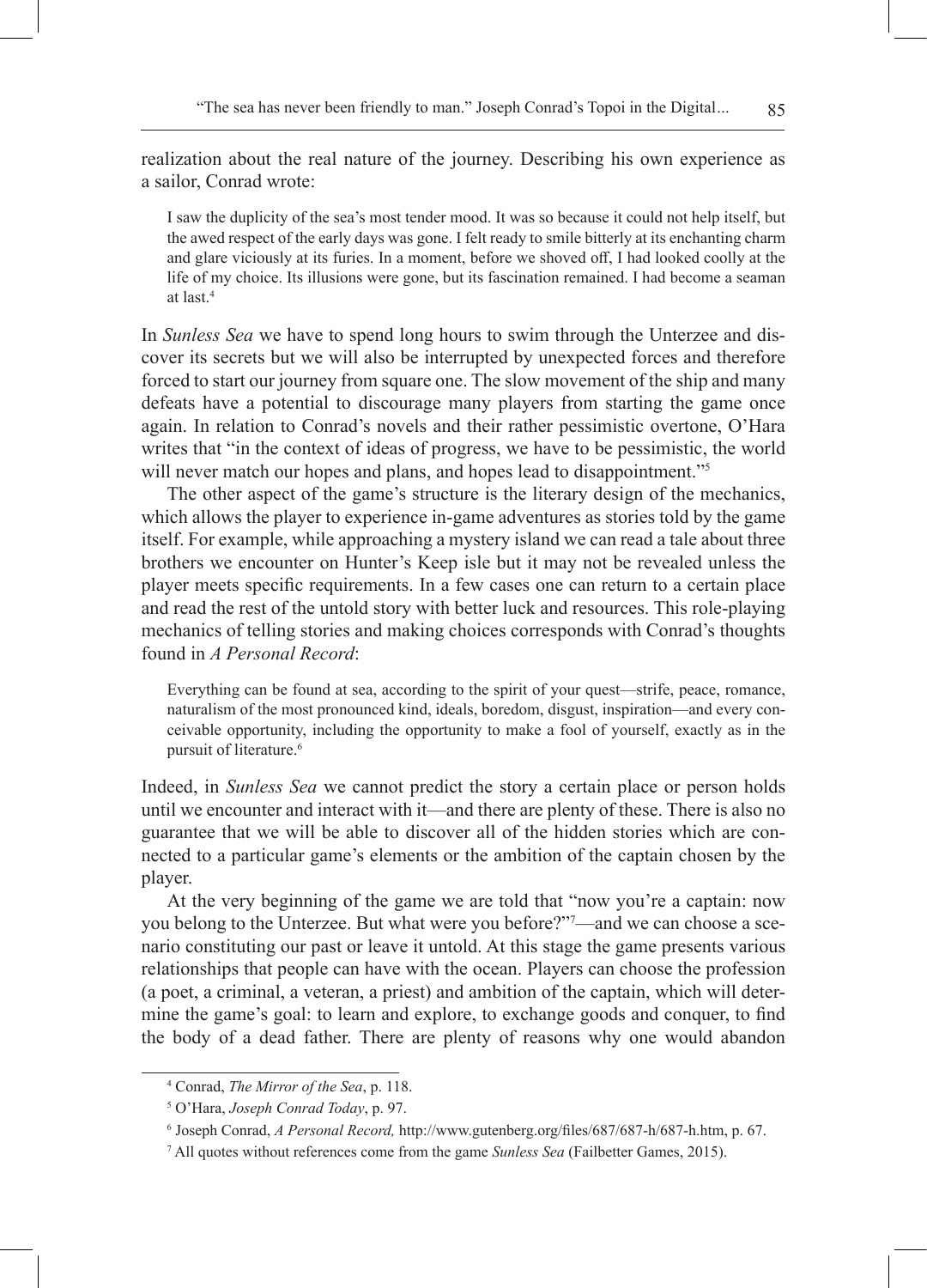a previous life and become a sailor, but there is one thing waiting for all of those who do: solitude. That corresponds to Conrad's work, about which Narain Prasad Shukla writes: "An image of a solitary swimmer left absolutely to his own devices occurs frequently in Conrad's fiction."<sup>8</sup>

The ship on a journey is an ideal lab-like environment, due to its state of isolation and separation from the outside world. There is an exemplary situation described in *Lord Jim*:

After the ship's lights had gone, anything might have happened in that boat—anything in the world—and the world no wiser. I felt this, and I was pleased. It was just dark enough too. We were like men walled up quick in a roomy grave. No concern with anything on earth. Nobody to pass an opinion. Nothing mattered.<sup>9</sup>

Quoting Conrad's *Last Essays*, Allan H. Simmons says that "although the sea is never friendly, an unstable and unpredictable element, it affords a simpler environment, 'untroubled by the sound of the world's mechanical contrivances and the noise of its endless controversies.'"10 The laws of the sea are not the same as the laws guiding people on the solid ground, mostly because nobody can judge these temporary communities or in some cases will never find out what happened inside them. As Galina Dubova writes: "The image of the sea is formed in relation to the sailor, which functions firstly to establish moral codes and to question their universality."11 She also mentions that "the sea is capable of providing a mariner with both pleasant and unpleasant feelings. It can be both a source of trouble and chaos, representing danger, as well as of human aspirations, providing the seaman with work, and challenges."<sup>12</sup> Sailors must face dangers and situation no one is prepared for, and this is why finding oneself on the wide sea can not only reveal one's true nature, but also tests boundaries of one's morality in the face of danger.

In *Sunless Sea* there is an event called "Starvation walks the ship," which appears in the game when the hunger bar is full. It is followed by the description: "Day by day, you all grow weaker. Each sip of fresh water is carefully rationed. Zailors<sup>13</sup> squabble over scraps of leather. Each morning, bodies are found stiff and cold." The player has two choices—throw the bodies of dead sailors into the sea or eat their remains. And as Kim Salmons writes, in Joseph Conrad's times "cannibalizing an already dead member of the crew was, if slightly disgusting, outside of criminal law."<sup>14</sup>

<sup>8</sup> Narain Prasad Shukla, "Braving the Seas: The Swimmer Image in Conrad's Fiction," *Yearbook of Conrad Studies (Poland)* 11 (2016), p. 87.

<sup>9</sup> Joseph Conrad, *Lord Jim*, http://www.gutenberg.org/files/5658/5658-h/5658-h.htm, p. 103.

<sup>10</sup> Allan H. Simmons, *Joseph Conrad in Context* (Cambridge: Cambridge University Press, 2009), p. 246.

<sup>11</sup> Galina Dubova, "Language and Ethics in Joseph Conrad's Sea Prose," *Vakki* 38 (2011), p. 71.

<sup>12</sup> Dubova, "Conrad's Sea Prose," p. 72.

<sup>&</sup>lt;sup>13</sup> In all the words connected with the sea in the game letter "S" is replaced with "Z" (e.g. Zailors, the Zee, Zubmarine, the Zong of the Zee, and so on).

<sup>14</sup> Kim Salmons, "Cannibalism and the Greely Arctic Expedition: A New Source for *Falk*," *The Conradian* 36, no. 1 (2011), p. 60.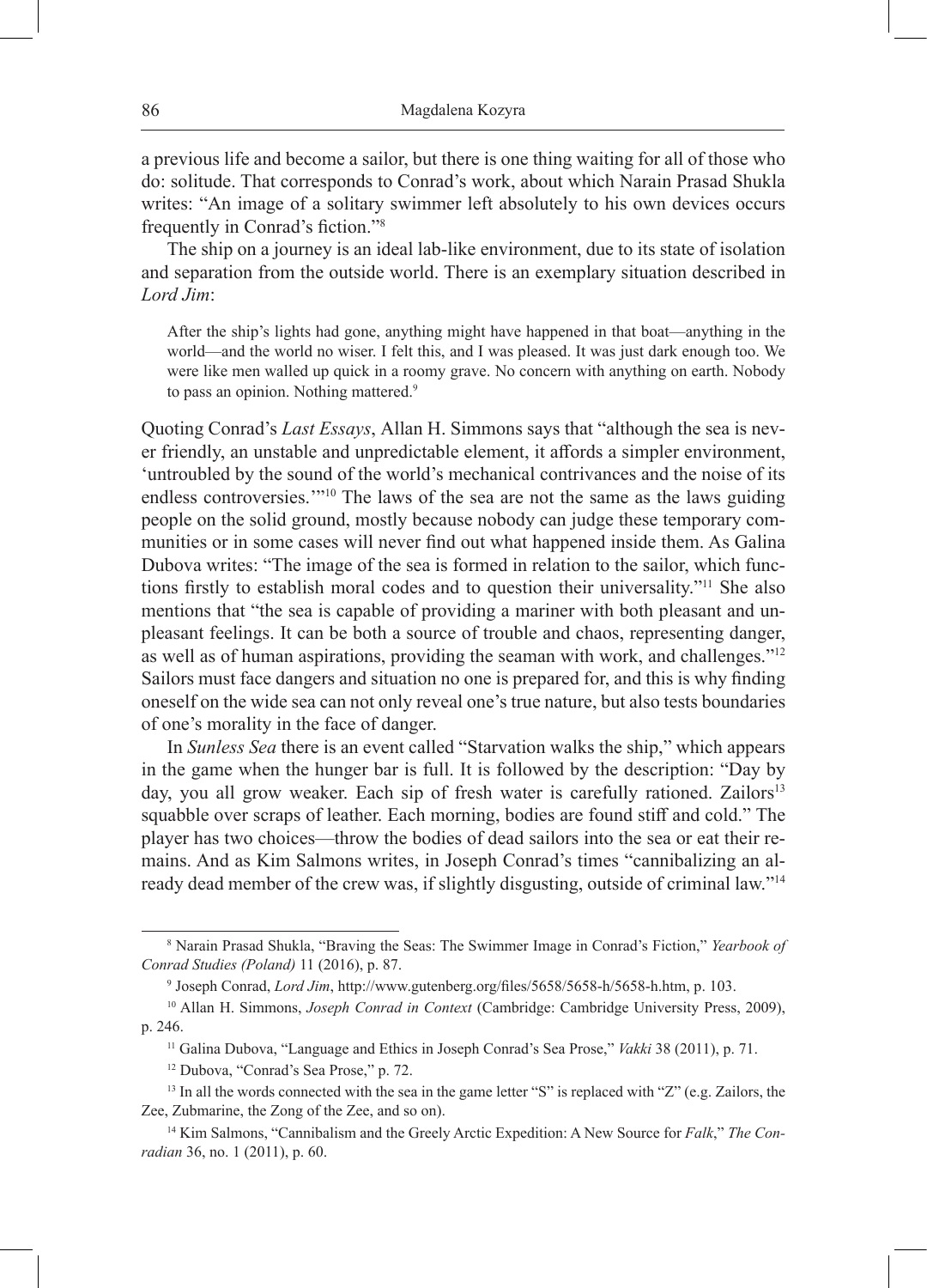So, will we expose our crew to starvation or will we try to save them? And what is most important, will our conscience allow us to do so? Are we ready for the consequences of these actions?

I believe that this theme of testing is strictly connected with the design of a failure in the *Sunless Sea*, which the player is constantly reminded of. The game starts not only with a quote from Conrad, but also with words from the authors: "Explore. Take risks. Your first captain will probably die. Later captains may succeed." "Lose your mind. Eat your crew," says the slogan from one advertisement. *Sunless Sea* is a very hard game to play, mostly because of its RPG mechanics, which sometimes randomly decides if something terrible will happen to the ship or its crew. Most of the time, the fate of the crew rests in the hands of the player, who can choose what to do in certain situations and keep an eye on the bars responsible for the crew's wellness. But we are reminded that the choices we make are not always easy ones—for example, next to the possible options there are warnings written in red letters, such as a "tough" or "high-risk challenge." We can also come across a powerful monster that we cannot overcome and therefore we have to start the voyage once again. *Sunless Sea* has prepared a large range of terrible turns of events waiting for the player. This design of failure is therefore a really simple way of showing how hard it is to consider every factor that will ensure the success of our mission. And even if, or rather when, we start the journey again, sailing form the Fallen London, we have to choose a new Captain and the entire map we discovered during our previous voyage disappears—the game generates a new map each time, ensuring that every journey is different and, therefore, we cannot prepare for anything that will happen.

One may wonder why anyone would chose to play a game which condemns the player to almost endless failure. But the truth is, failing is the important feature of most games—we learn how to master the game and stay motivated to become better at playing it. Analysing the connection between games and the feeling of failure, Jesper Juul writes:

Though we may dislike failure as such, failure is an integral element of the overall experience of playing a game, a motivator, something that helps us reconsider our strategies and see the strategic depth in a game, a clear proof that we have improved when we finally overcome it. Failure brings about something positive, but it is always potentially painful or at least unpleasant. This is the double nature of games, their quality as "pleasure spiked with pain."15

Moreover, this feature of failure is here connected with a rather pessimistic view of life at sea. Similarly, in Conrad's work most of the stories focus on difficulties and hard choices that sailors are condemned to during their service: "Sometimes the extreme event occurs, and our actions 'happen' to us, and our lives are changed. Under pressure from such events, and from our ties of community and work, we find out what we are."<sup>16</sup> In other words, most of these are simply tragedies: the images of anti-heroic characters who cannot act nobly at all (*Lord Jim*), dealing with the hunger

<sup>15</sup> Jesper Juul, *Art of Failure: An Essay on the Pain of Playing Video Games* (Cambridge, MA: MIT Press, 2013), p. 9.

<sup>16</sup> O'Hara, *Joseph Conrad Today*, pp. 98-99.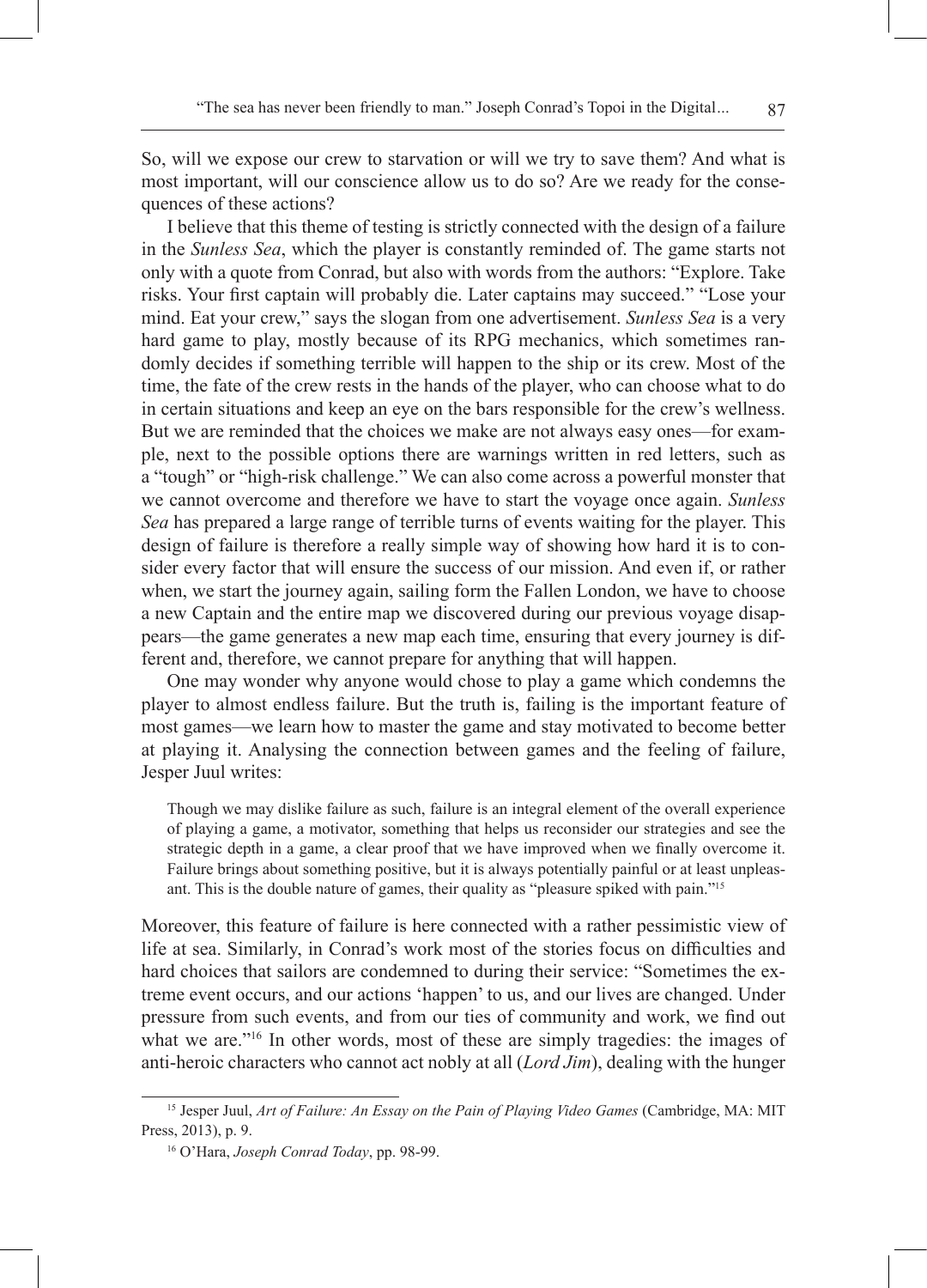and taboo of cannibalism (*Falk*), facing loneliness (*Nostromo*), falling ill in the middle of nowhere without medication (*Amy Foster*), realizing one's weakness (*Heart of Darkness*), feelings of powerlessness while confronting destructive forces of nature (*Typhoon*), and so on. These stories show that there are more worries and obstacles than one would expect at the beginning of the journey. They also bring up the topic of death at sea, which is a rather common ending for Conrad's characters. The awareness of constant danger and possible death is an inherent part of mariner's condition: "Afterwards, with the course of years, risk became a part of his [sailor's  $-$  M. K.] daily work."17 And this is not only a very lonely way of leaving this world, but also an event almost meaningless for the indifferent sea, which does not care about humans trying to survive and accomplish something significant from their point of view. *Sunless Sea* tells us so as well, when we fail our mission and simply choose another captain for our abandoned ship stating that "A new captain will continue your legacy."

Playing the part of the captain of the ship and feeling responsible for the fate of the crew and success of the mission may help someone realize how lonely and hard this kind of life can get. If we swim through the sea with the lights on, monsters and hostile ships may spot and attack us. And if we decide to avoid that and our steamship stays too long in the dark or we have not arrived at the harbour in a long time, other dire events may occur. One of them is "Recurring nightmares," which can lower the player's statistics, saying: "Your Nightmare will come upon you from time to time, inspiring Terror. Gain Restful Nights at your Lodgings to help you resist it. If you defeat it, you may gain a Secret." This event shows that during the long nights of an even longer journey the sailor has a lot of time to be with themself and learn about their inner life and real fears that will manifest sooner or later. The captain can also lose his mind while engaging in an activity of smuggling, which will lead to "a series of random events [...] happening, causing you to start opening Mirrorcatch Boxes<sup>18</sup> uncontrollably, getting a Wound every time and increasing this quality even further. If you don't stop the chain reaction quickly by getting rid of all the boxes […], you will die."<sup>19</sup> Moreover, the player cannot predict which action will cause the character to break and fall into madness. This theme of destructive loneliness constantly appears in Conrad's novels. In *Lord Jim,* for example, one character says:

Each of them—I say each of them, if he were an honest man—bien entendu—would confess that there is a point—there is a point—for the best of us—there is somewhere a point when you let go everything (vous lachez tout). And you have got to live with that truth—do you see? Given a certain combination of circumstances, fear is sure to come. Abominable funk (un trac epouvantable). And even for those who do not believe this truth there is fear all the same—the fear of themselves.20

<sup>17</sup> O'Hara, *Joseph Conrad Today*, p. 74.

<sup>&</sup>lt;sup>18</sup> A trade item which can be found in the game.

<sup>19</sup> Description of an in-game event "Menaces: Yearning, Burning" found on fan-made website *Sunless Sea Wiki*: https://sunlesssea.gamepedia.com/Menaces:\_Yearning,\_Burning.

<sup>20</sup> Conrad, *Lord Jim*, p. 125.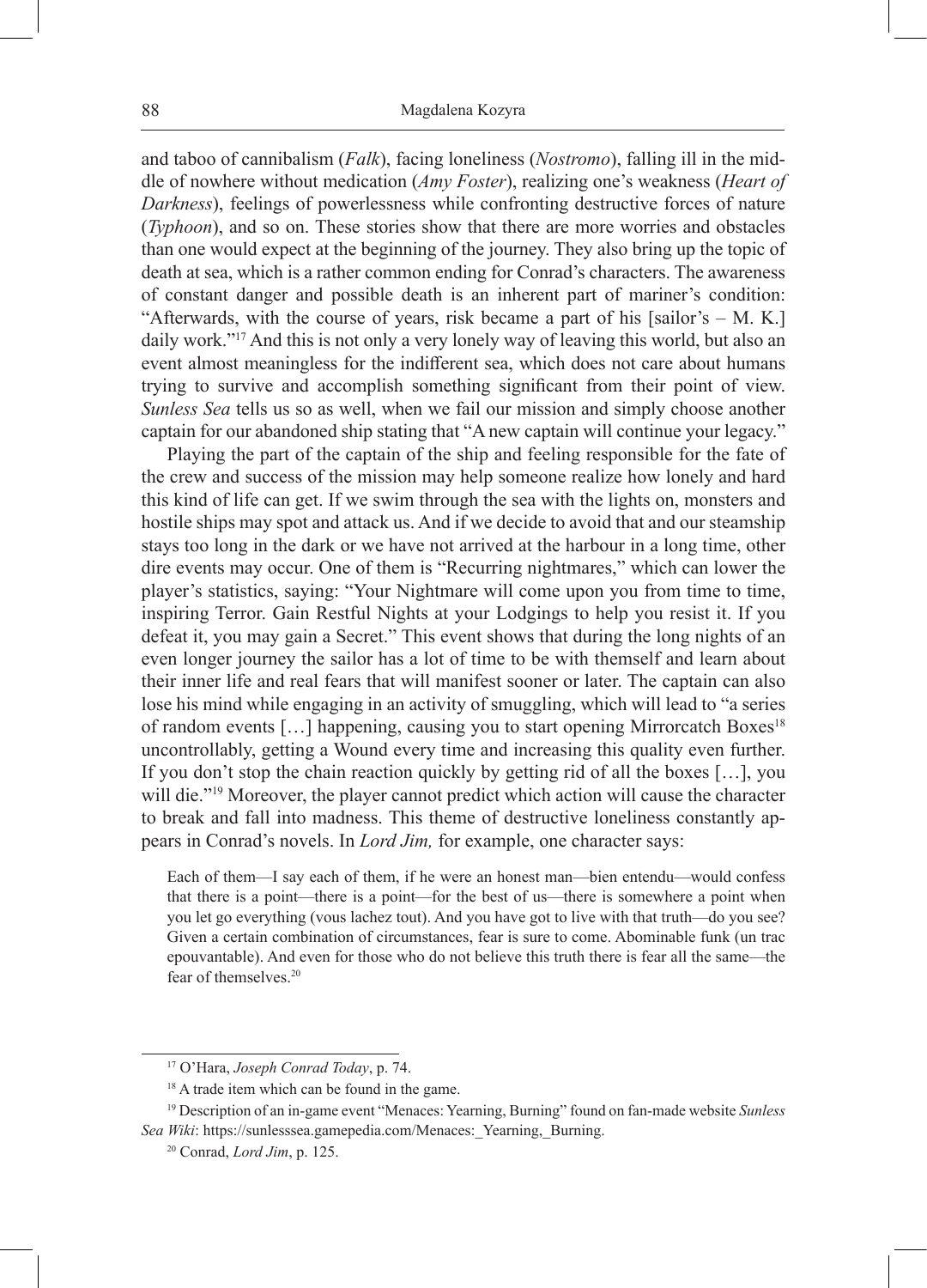What is also worth mentioning here is how the game presents the simplest path to a successful mission. *Sunless Sea* confronts us with the statement that "the nostalgia, the romantic yearning for a more heroic past, is mixed with the realistic appraisal of man's universal imperfection, an understanding that all men are base and that 'into the noblest cause men mange to put something of their baseness,'"21 as do Conrad's novels. I believe that the player will find it hard to act in certain situations thinking about the best way of reaching the goal, because of the common belief of what is good and what is bad. For example, when one of the sailors "[…] has run mad! She roams the ship, cudgel in hand, smashing comrades to the deck. She cries: 'He is angry! Oh, he is angry!'" we can decide to choose a high-risk challenge, which is either capturing her alive or trying to talk to her, or we can settle for a straightforward one and "shoot her dead," which (unlike the first option might) will not cause more troubles and is "the only safe thing to do." This event shows that we can risk the safety of our crew and future of our mission by acting morally, correctly and nobly, but it would be easier to reconsider our moral codes and allow the lesser evil for the better cause.

Then the question arises: is it better to play the game as a morally corrupt person? Or maybe no matter how we start the game—as a noble or a wicked captain—eventually we will end in the same place, because the challenges appearing on our path are too hard, and risking the failure of our mission at this point of the game means losing too much? *Sunless Sea* uses this unambiguous mechanics to show how easy it is to cross the line, simply because there is an easier option and we do not want to expose our mission to failure. And Joseph Conrad's novels, likewise, do not leave any understatements in that matter, because: "As readers, we gain an insight into the condition of the human heart and discover that in our deepest nature, we are all savages. The horror is man's alienation from others and the capacity for evil."22 Therefore, *Sunless Sea,* just as Joseph Conrad's books, gives the impression that staying noble on the sea is almost impossible. Even if we choose the righteous path, the ocean will not treat us any more gently. On the contrary—life will get more difficult.

Exploration is another theme both appearing in the game and connected with sea voyages in Conrad's work: "In his novels and tales, the swimmer evolves into a universal symbol of a relentless crusader, an untiring venture into distant lands, and an explorer of the fateful unknown."23 As I wrote before, we start the game with only a little fragment of the map, the rest of which will reveal itself through our journey one of our main goals is to uncover it. But the exploration also means discovering unfamiliar lands and species and our attitude towards the unknown. It is widely known that one of the main issues taken up by Conrad in his novels is the matter of colonialism. The most discussed example is *Heart of Darkness,* which focuses not

<sup>21</sup> Andrea White, "Travel Writing and Adventure Fiction as Shaping Discourses for Conrad," in *Joseph Conrad and the Adventure Tradition* (Cambridge: Cambridge University Press, 1993), p. 108.

<sup>22</sup> Malika Rebai Maamri, "The Human Factor in Joseph Conrad's *Heart of Darkness*," in *Hearts of Darkness: Melville, Conrad and Narratives of Oppression*, ed. Paweł Jędrzejko, Milton M. Reigelman, and Zuzanna Szatanik (Zabrze: M-Studio, 2010), p. 146.

<sup>23</sup> Shukla, "Braving the Seas," p. 92.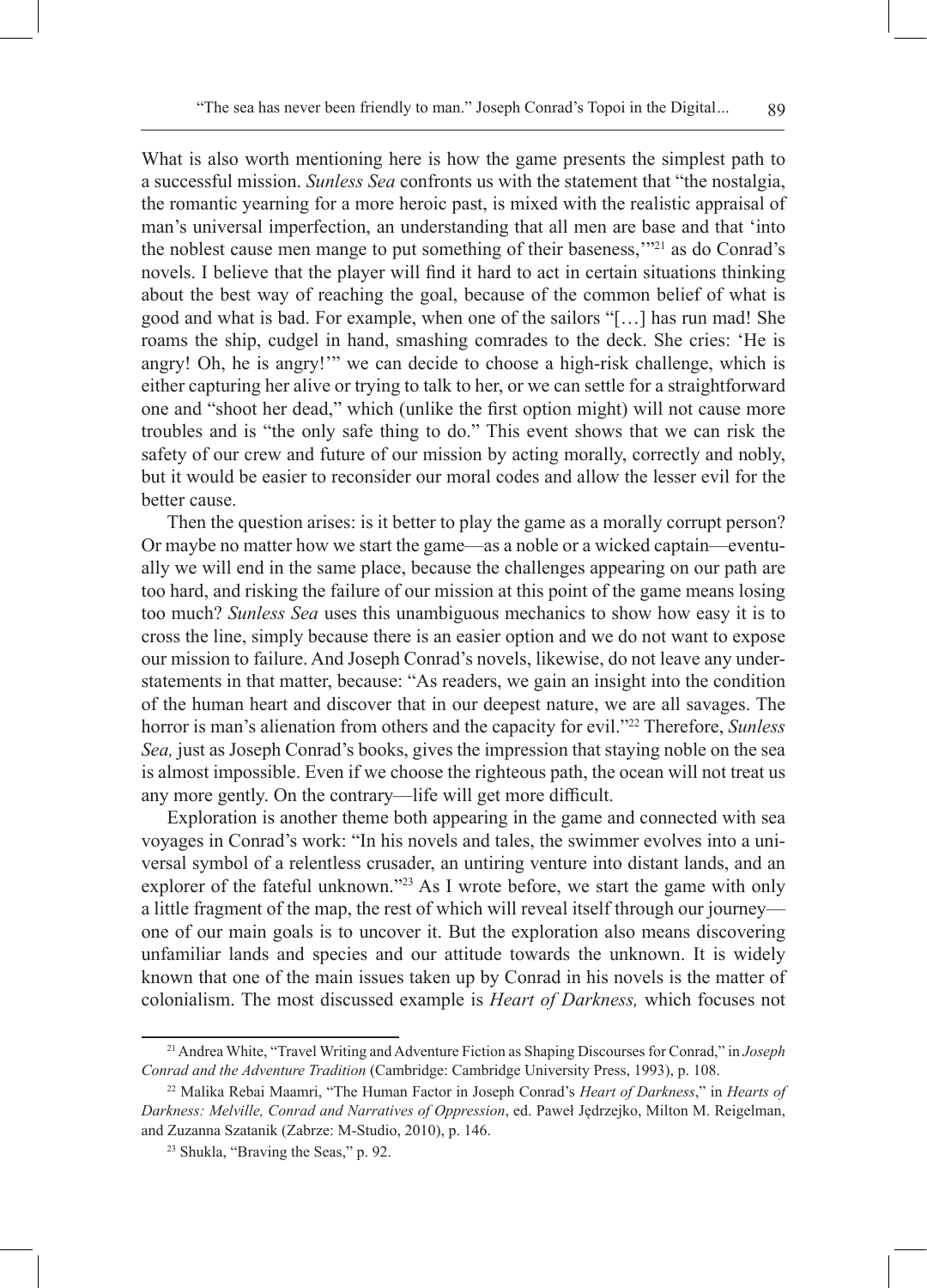only on the conqueror's feeling of superiority over Africans, but also "the corruption and degeneracy of all men. Conrad's letters from the Congo reveal that his experience there left him with a distrust of all humankind: 'Everything here is repellent to me… Men and things but above all men..."<sup>24</sup>

This topic is also present in *Sunless Sea* but is not represented through direct human relations, and the player always has a choice how to act during these encounters. For example, we can come across a Blemmigan (which is the dark version of jellyfish) Colony and choose to observe it and learn, or kill the creatures and discover they can only be used as dye. What is meaningful here is that if we fail the observing challenge, nothing bad will happen to us or our crew, but if we fail at the assault challenge we may lose some crew statistics. Furthermore, while visiting Sovereign Island inhabited by monkey nobles, the player can gain an audience with the Emperor and decide to respect him by returning the bow or simply remain still, because: "you will not demean yourself before mere monkeys." We have to remember, however, that each decision we make can go wrong, and this mechanics shows above all that there is no guarantee of success when it comes to the contact with unknown customs and beings.

The image of the sea presented in the game is clearly equivocal. On the one hand, it provides almost endless possibilities, such as leaving the troubles behind, seeking redemption, escaping the law, searching for adventures or wealth. But on the other hand, it is a site of confrontation with nightmares, forces of nature, difficult decisions and death. The sea can be exciting, but also terrifying. And, as Joseph Conrad wrote, only the moment we discover the brutal and indifferent side of the sea the real seaman do we become, because the welcoming visage of the sea is a fake one.<sup>25</sup> *Sunless Sea* clearly shows us that there is no way of escaping the danger located both outside and inside the steamship. And it is hard to judge which one of them—monsters or ourselves—is more terrifying or harder to overcome. Conrad's stories explicitly show that recognizing one's true nature is the hardest challenge, one that we will never be ready for. Moreover, if the sea "cannot be understood in human terms: 'the ocean has no compassion, no faith, no law, no memory,'"26 then we should accept that:

The sea—this truth must be confessed—has no generosity. No display of manly qualities courage, hardihood, endurance, faithfulness—has ever been known to touch its irresponsible consciousness of power. The ocean has the conscienceless temper of a savage autocrat spoiled by much adulation. He cannot brook the slightest appearance of defiance, and has remained the irreconcilable enemy of ships and men ever since ships and men had the unheard of audacity to go afloat together in the face of his frown. From that day he has gone on swallowing up fleets and men without his resentment being gutted by the number of victims—by so many wrecked ships and wrecked lives. Today, as ever, he is ready to beguile and betray, to smash and to drown the incorrigible optimism of men who, backed by the fidelity of ships, are trying to wrest from him the fortune of their house, the dominion of their world, or only a dole of food for their hun-

<sup>24</sup> Maamri, "Human Factor in *Heart of Darkness*," p. 145.

<sup>25</sup> See Conrad, *The Mirror of the Sea*, p. 118.

<sup>26</sup> Simmons, *Joseph Conrad in Context*, p. 245.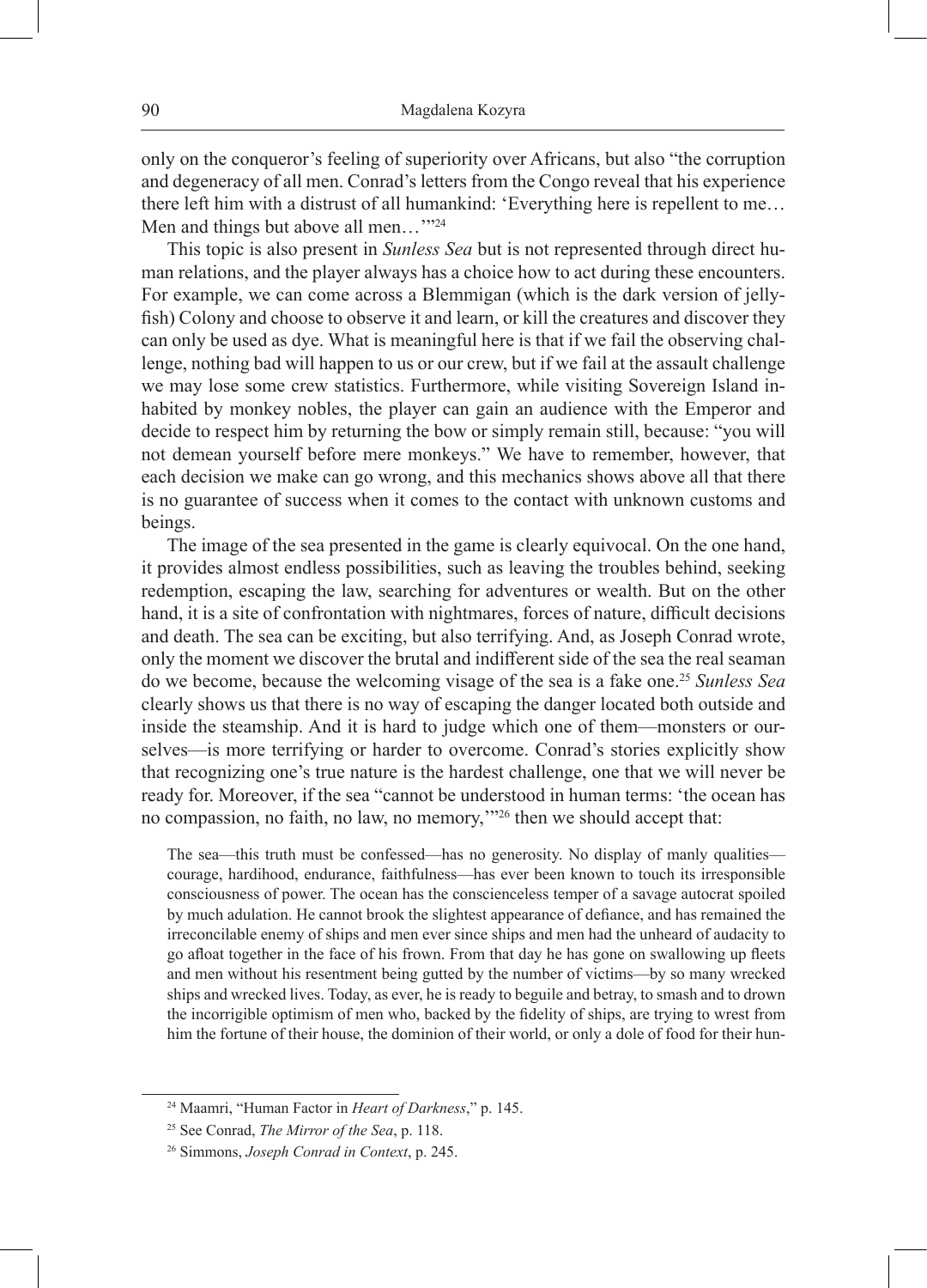ger. If not always in the hot mood to smash, he is always stealthily ready for a drowning. The most amazing wonder of the deep is its unfathomable cruelty.<sup>27</sup>

The moment we put our trust into the sea, we are dead. Treating it as our ally will lead, at best, to disappointment. There are quite a few elements in the game that seem to be aimed precisely at making the player realize that the sea is an uncontrollable force. Some of them are random events that may occur at any time, such as the appearance of nightmares, monsters or lifebergs (living icebergs) we have to fight or run away from. Others, maybe even more persuasive, are the Gods of the Zee: Storm, Salt and Stone. What is interesting, the gods—just as the sea—have dual nature. Depending on their actions and choices the player can come across a blessing or a curse from these gods, which once again shows that humans are helpless in the face of the forces of nature and can only react to what fate throws at them.

This specific image of the sea—deadly and yet seducing—is clearly inspired by Joseph Conrad's novels as indicated by the aforementioned quote at the beginning of the game. The sea presented in the game is not only a metaphor of human life (small beings lost in an unknown world, unsure of their next step and defenceless against the elements), but it also creates a lab-like environment separated from the whole world and its laws. The ship is a place where we can test our limits and moral boundaries, because the rights and laws we are so used to on the mainland cease to apply at sea. The latter shows the true nature of human beings finding themselves in extreme situations such as loneliness, madness or starvation. As players, we will have to accept that we cannot escape the dangers of the sea—if we try to stay in the light, the sea monsters will try to attack us, but the moment we turn the lights off, the notifications will show that the terror on our ship starts to increase. We will have to face ourselves, our true nature and hidden fears, which can lead to endless nightmares and insanity.

I believe that mechanics of failure used in *Sunless Sea* can extract the essential aesthetics of Conrad's stories the way it could not be done in another medium. By always challenging the player, they might be the most accurate way of revealing the true nature of the sea, as described by the author. The design of failure not only teaches us how to get used to losing but also shows that the game is almost impossible to win if we are not morally corrupt. The RPG mechanics of the game make it clear—you can be a good person but the task will be much harder to complete and you will probably fail trying to achieve it. But if you decide to change your moral boundaries and bend the rules, you will likely find yourself on the easier path, which will ensure your success. It is certain that the player's journey will not be a pleasant one, and they will have to sacrifice some lives to reach their goal. But the sea, indifferent towards human suffering, will not even notice it.

<sup>91</sup>

<sup>27</sup> Conrad, *The Mirror of the Sea*, p. 115.